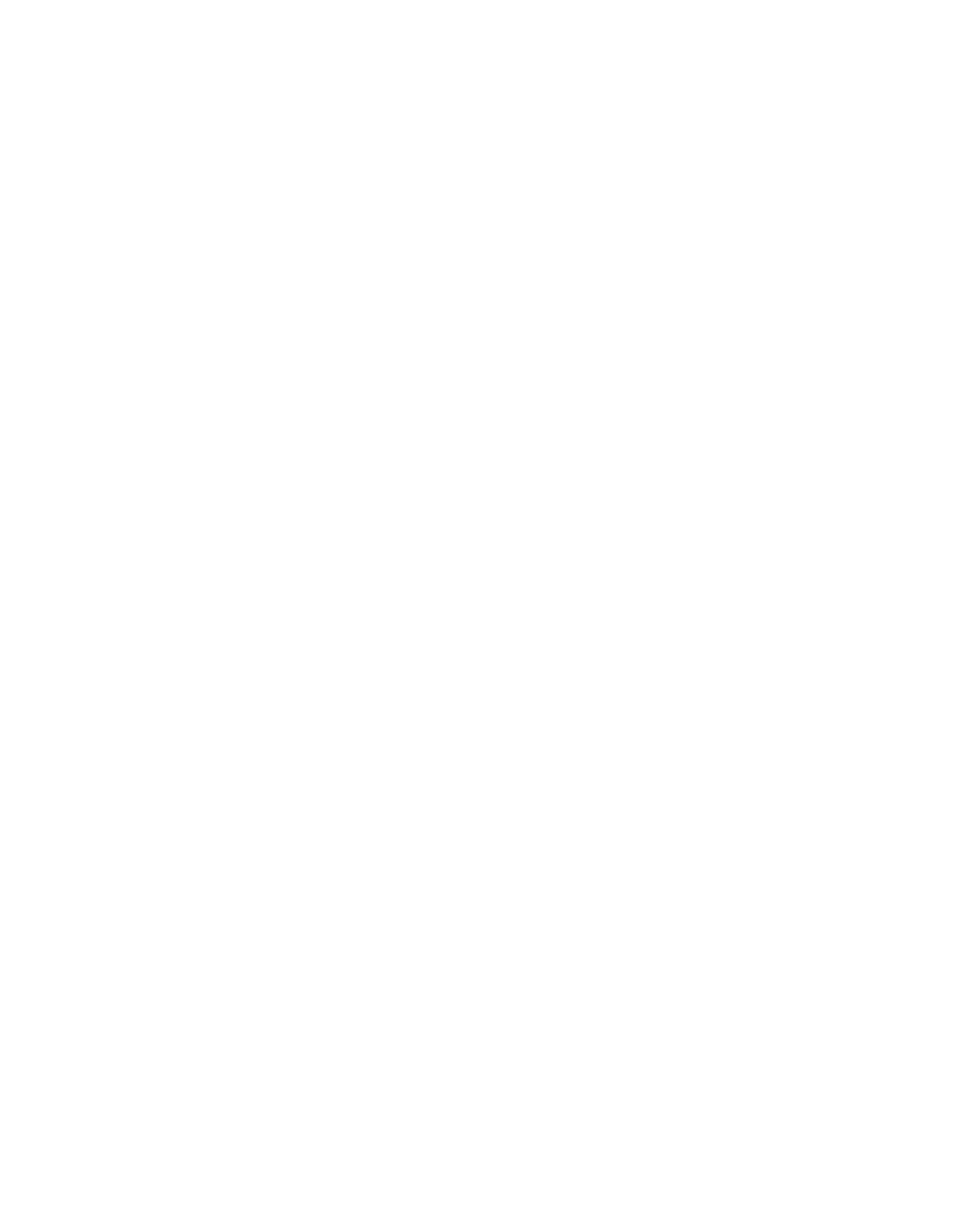# **Getting Away With Murder 2017 Global Impunity Index**

A special report by the Committee to Protect Journalists

*Published October 31, 2017*

CPJ's Impunity Index is compiled as part of the organization's Global Campaign Against Impunity, which is made possible thanks in part to the Leon Levy Foundation.

Cover Photo: A vigil in Sliema, Malta, for Daphne Caruana Galizia, a critical blogger killed in a car bombing in October 2017. (AFP/Matthew Mirabelli)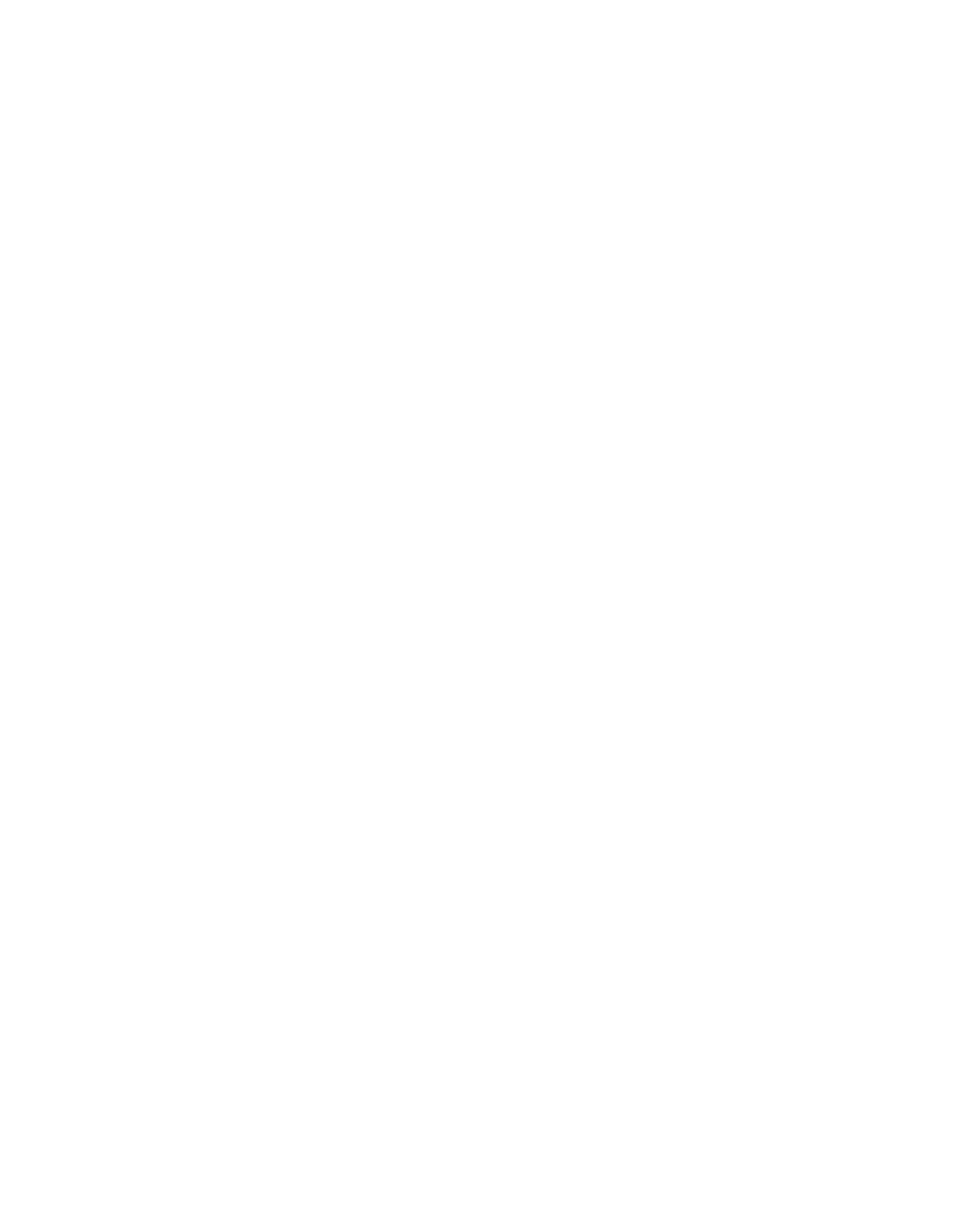### Getting Away With Murder

By Elisabeth Witchel, CPJ Impunity Campaign Consultant

I mpunity in the murders of journalists can be an intracta-<br>ble cycle stretching over a decade or more, according to<br>the Committee to Protect Journalists' 10th annual Global  $\blacksquare$  mpunity in the murders of journalists can be an intractathe Committee to Protect Journalists' 10th annual Global Impunity Index, a ranking of countries where journalists are murdered and their killers go free. Seven countries on this year's index have been listed every year since the index launched a decade ago—including Somalia, which is the worst country for unsolved murders for the third year in a row.

Impunity thrives in conflict environments, where powerful actors often use violent intimidation to control media coverage, while weak-to-nonexistent law and order increases the likelihood of attacks. Justice for over two dozen journalists murdered in Somalia in the past decade is one casualty of prolonged civil war and an insurgency waged by al-Shabaab extremists.

The war in Syria pushed that country into the second worst spot on the index, compared with third last year. Third on this year's index is Iraq, where journalists are menaced by the militant group Islamic State and statebacked militias, among other groups.

Fighting between political factions in South Sudan, number four on the index, is the backdrop behind a 2015 ambush during which five journalists were killed. Threats from violent extremist groups operating beyond the reach of authorities underpin high impunity rates in three other countries on the index: Pakistan, Bangladesh, and Nigeria.

Afghanistan dropped off the list for the first time since CPJ began calculating the index in 2008. Though security conditions remain volatile and no convictions in journalist murders were achieved, targeted killings of journalists have declined. Instead, larger-scale acts of violence such as a truck bomb attack in downtown Kabul in May that killed 150 people, including one journalist, are responsible for recent fatalities. Over a dozen journalists have been killed there in the past decade while covering combat, by crossfire, or while covering dangerous assignments. CPJ records only two murders, both unsolved, for the period covered by this index.

The Impunity Index, published annually to mark the International Day to End Impunity for Crimes against Journalists on November 2, calculates the number of unsolved murders over a 10-year period as a percentage of each country's population. For this edition, CPJ analyzed journalist murders in every nation that took place between September 1, 2007 and August 31, 2017. Only those nations with five or more unsolved cases for the period are included on the index-a threshold that 12 countries met this year, compared with 13 last year. Read more about CPJ's methodology.

Conflict is not the only cause of impunity. In countries such as the Philippines, Mexico, Brazil, Russia, and Indiacountries that bill themselves as democracies but have repeatedly appeared on the index-government officials and criminal groups go unpunished for murdering journalists in high numbers.

Over the decade that CPJ has published the Global Impunity Index, Somalia's impunity rating shot up by 198 percent. Other countries that saw impunity ratings increase the most over the past decade are: Mexico (142 percent), Pakistan (113 percent), and India (100 percent); Syria (up 195 percent) and Brazil (up 177 percent) experienced huge increases in impunity despite not appearing on the index all 10 years.

In addition to Afghanistan, four countries that appeared on the index have come off at various times since 2008: Colombia, Sierra Leone, Sri Lanka, and Nepal. Their exit from the list is attributable primarily to declines in violence associated with the end of civil wars rather than with prosecutions being achieved. Only Colombia and Nepal convicted the perpetrators of journalist killings, and only in a handful of cases.

International attention to the issue of impunity in journalist murders has increased in the past 10 years. The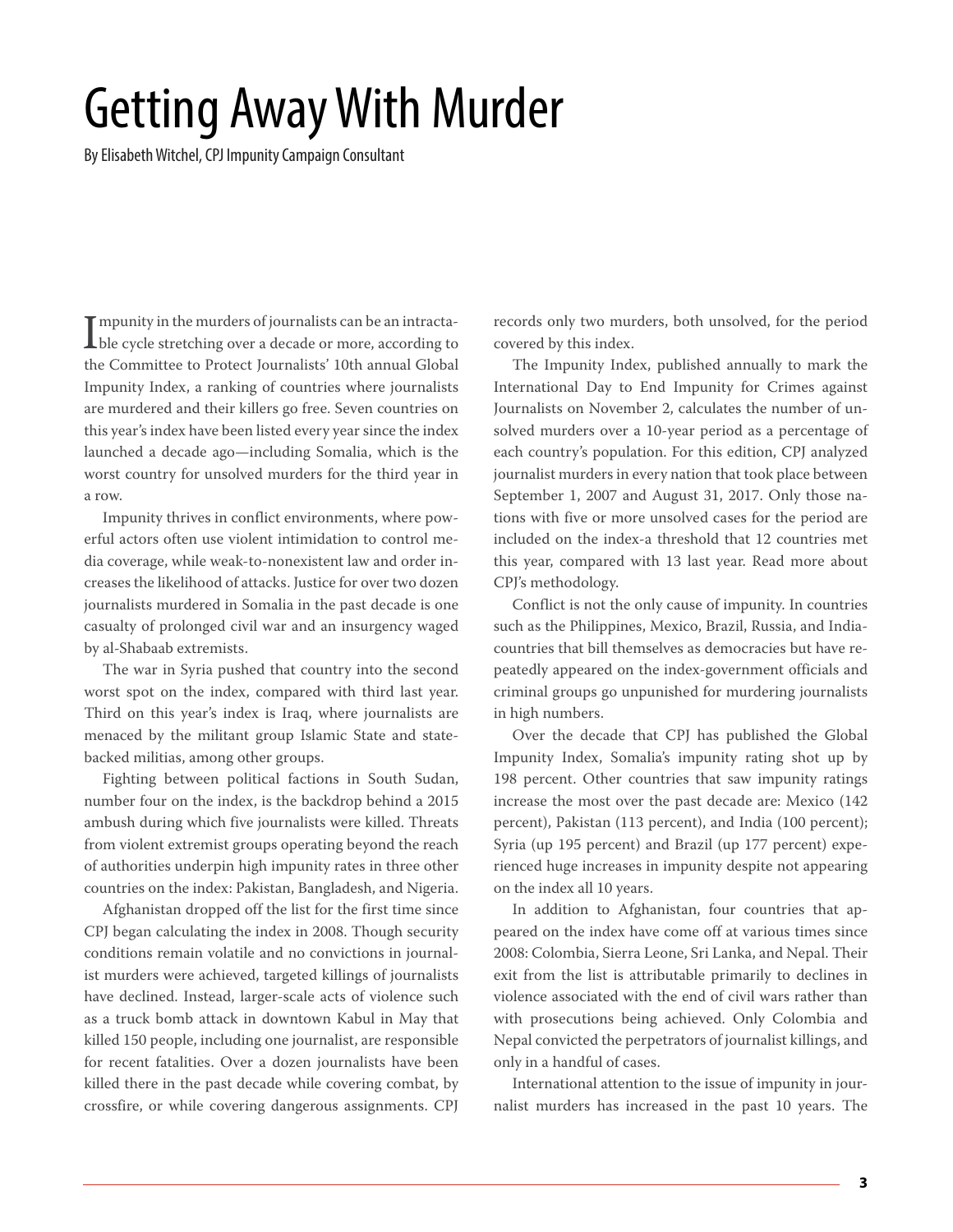

United Nations has adopted a total of five resolutions three by the Human Rights Council, one by the General Assembly and the one by the Security Council—urging states to take measures to promote justice when journalists are attacked. This year also marked the fifth anniversary of the adoption of the U.N. Plan of Action for the Safety of Journalists and the Issue of Impunity.

This year, 23 states responded to the UNESCO director general's request for information on the status of investigations into killed journalists, including eight countries on this index. Pakistan acknowledged receipt of the request, but did not provide information.

Three index countries-India, South Sudan, and Syriafailed to respond at all. CPJ and other press freedom groups advocate for full participation by all states in this accountability mechanism.

Among the other findings from CPJ's data on murdered journalists:

- The 12 countries on the index account for nearly 80 percent of the unsolved murders that took place worldwide during the 10-year period ending August 31, 2017.
- Four countries on this year's index-India, Mexico, Nigeria, and the Philippines-are on the governing council of the Community of Democracies, a coalition dedicated to upholding and strengthening democratic norms.
- In five countries listed on the index, new murders took place over the past year, a testimony to the powerful cycle of impunity and violence.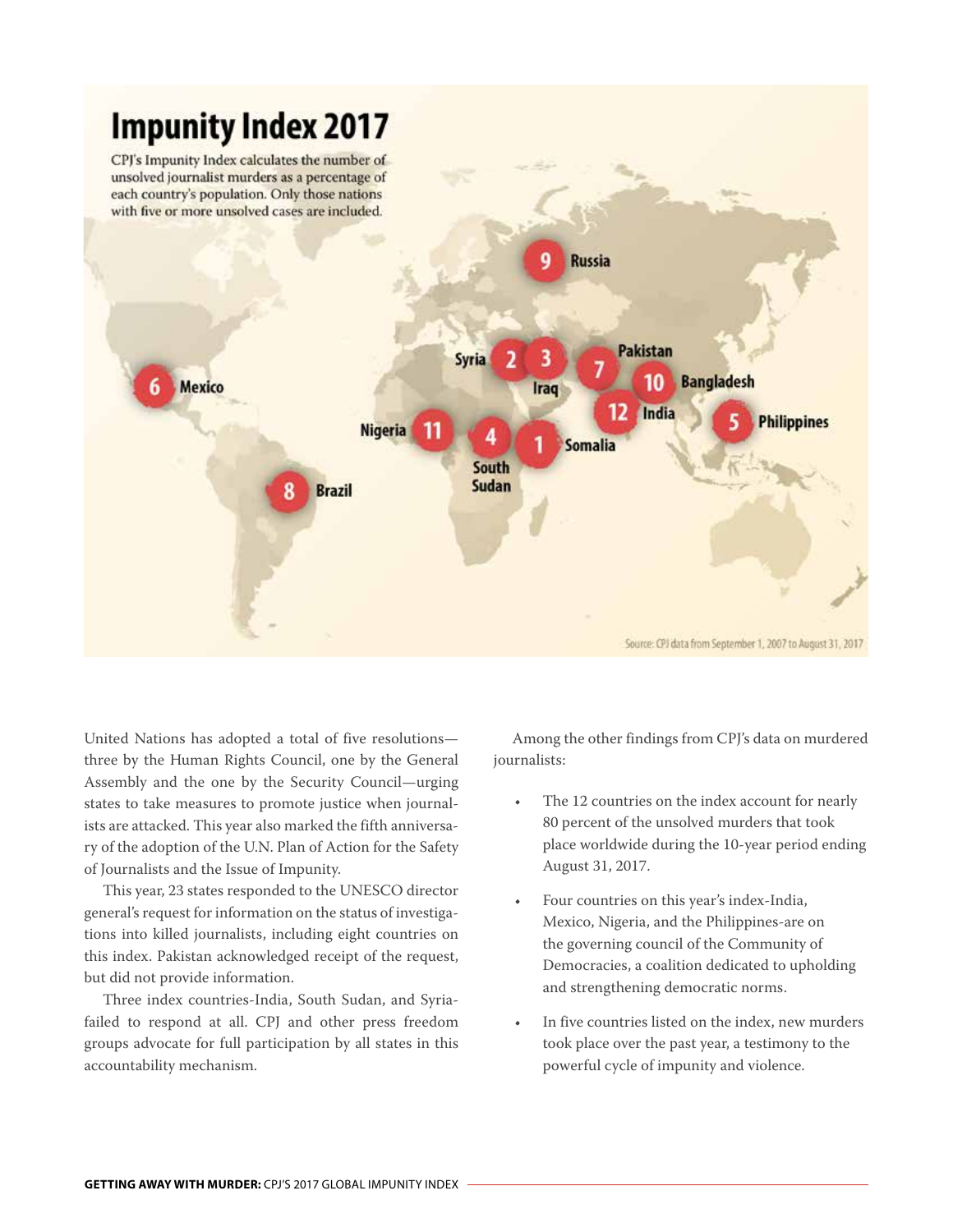

A tribute to Javier Valdez Cárdenas is left at a café in Culiacan that the Mexican journalist used to visit. Valdez was shot dead outside his office in May 2017. (AFP/Yuri Cortez)

- Political groups, including Islamic State and other extremist organizations, are the suspected perpetrators in one third of murder cases. Government and military officials are considered the leading suspects in about a quarter of the murders.
- About 93 percent of murder victims are local reporters. The majority cover politics and corruption in their home countries.
- In at least 40 percent of cases, murder victims reported receiving threats before they were killed,





Murder cases where full justice has been achieved, including prosecution of masterminds

highlighting the need for robust protection mechanisms.

- In only 4 percent of total murder cases has there been full justice, including prosecution of those who commissioned the crime.
- In the past 10 years, around 30 percent of murdered journalists were first taken captive-higher than the historical average of 22 percent since CPJ began tracking in 1992. The majority of those taken captive are tortured, sending a chilling message to the victims' colleagues.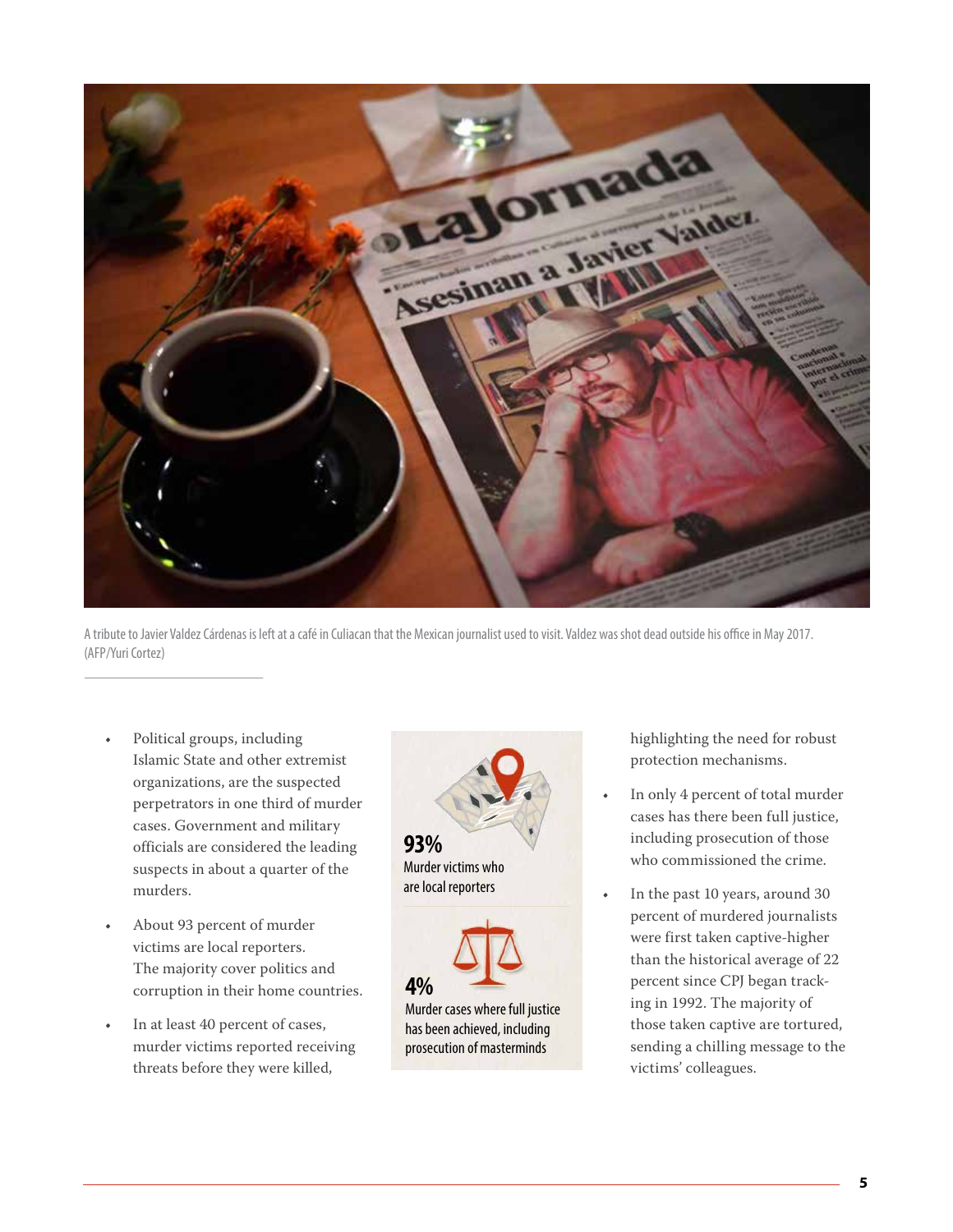### The Index

#### **1. SOMALIA**

**Journalists killed with complete impunity in past decade:** 26

**Getting away with murder:** Militant groups like al-Shabaab, government officials

**Targeted for murder:** Local journalists covering politics, culture, and war

**Progress:**  None since early 2016, when military courts sentenced suspects in connection to six murders.

- **Setback:** At least one journalist, Abdiaziz Ali, was murdered since last year's index was compiled. Somalia has issued the death penalty against at least three individuals accused of murdering journalists, in contrast with international human rights norms. In February, newly elected President Mohamed Abdullahi Mohamed announced his support for media freedom, but he has failed to advance justice in the killings of any journalists.
- **Illustrative case:** Abdiaziz Ali was walking home from his parents' house in Mogadishu in September 2016 when two men on motorbikes pulled over and shot him several times. Abdiaziz had reported on the civilian toll of Somalia's conflict between government forces and the Islamist militant group al-Shabaab. At least eight journalists murdered in the past decade were affiliated with Abdiaziz's news outlet, the Shabelle Media Network.

#### **2. SYRIA**

**Journalists killed with complete impunity in past decade:** 17

**Getting away with murder:** Islamic State and other militant groups, security forces

- **Targeted for murder:** Local journalists and international correspondents covering human rights, war, and politics
- **Progress:** CPJ has not confirmed any murders of journalists in Syria since last year's index, though it has recorded at least six other journalist fatalities in that period, including deaths by crossfire and while carrying out dangerous assignments.
- **Setback:** Syria moved up one spot, from number three to number two, on the Impunity Index. Not a single case of a journalist's murder has been prosecuted in Syria since CPJ began keeping track. Syria has never responded to UNESCO's requests for the judicial status of journalist killings in the country.
- **Illustrative case:** In December 2015, 23-year-old Ahmed Mohamed Al-Mousa was shot twice in the head in front of his family home in Abu al-Duhur, a town in northwestern Syria. Al-Mousa was an editor for Raqqa is Being Slaughtered Silently (RBSS), a Syrian citizen journalist group. Al-Mousa's murder came amid a campaign of violence by Islamic State against members of RBSS and other Syrian journalists.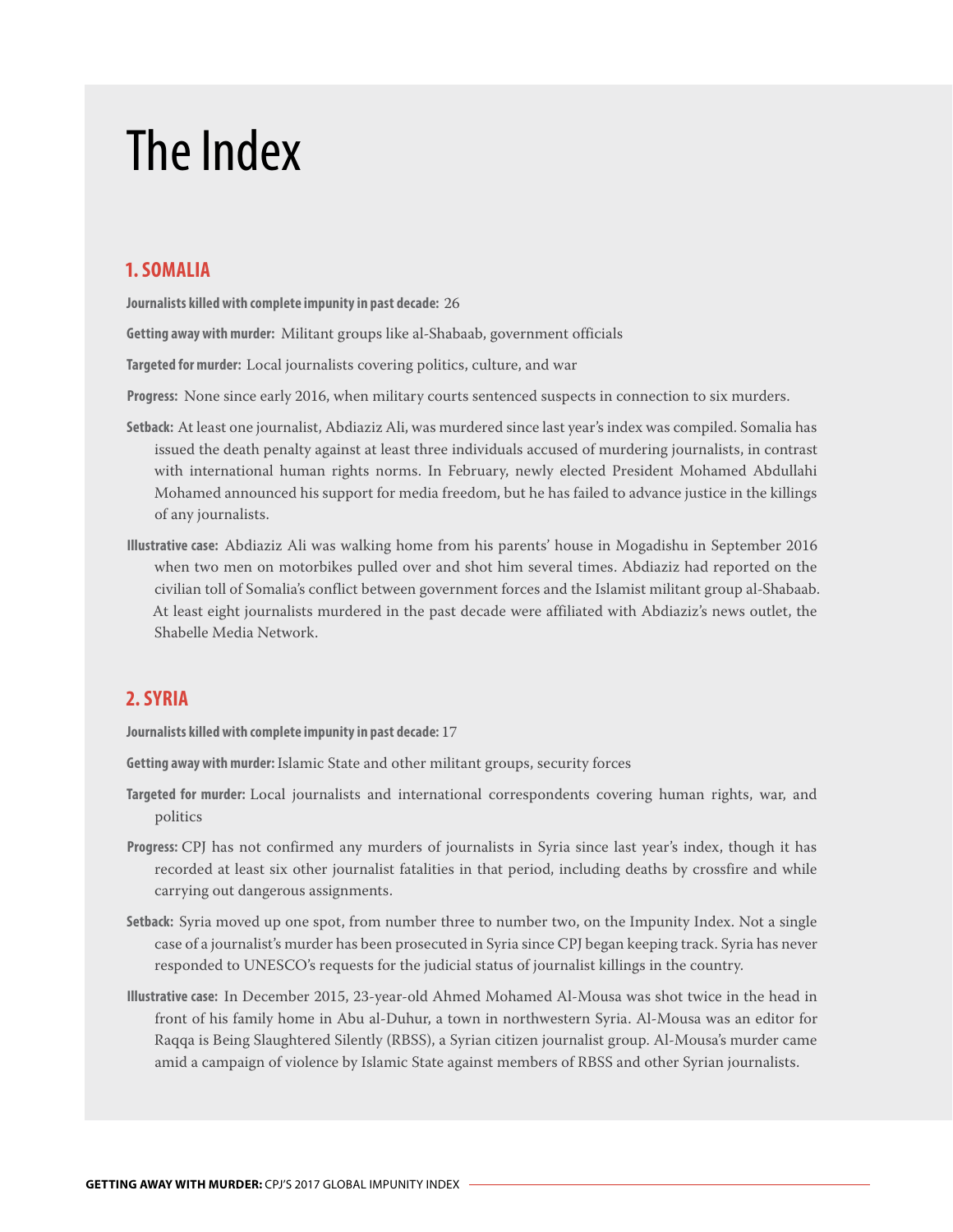

A Kurdish Muslim cleric on May 6, 2010, leads mourners in a prayer over Kurdish journalist and student Sardasht Osman who was kidnapped and killed that day in Erbil in the autonomous Kurdish region of Iraq. Seven years later, no one has been convicted of his murder. (AFP/Safin Hamed)

#### **2. IRAQ**

**Journalists killed with complete impunity in past decade:** 34

- **Getting away with murder:** Militias, Islamic State, government officials. More than half of the murders over the past decade took place in or near Mosul
- **Targeted for murder:** Local journalists covering culture, politics, war, corruption, and human rights
- **Progress:** Iraq fell to the third spot on the index from number two last year. The number of journalist murders has fallen since the mid-2000s, when sectarian violence was even more pervasive.
- **Setback:** Iraq has failed to fully prosecute a single killing of a journalist. In only one case, the 2013 murder of Kawa Garmyanein Kurdistan, have any suspects been convicted; the mastermind behind the assassination remains at large. In addition to killings and abductions by Islamic State in recent years, Shia militias that mobilized to fight the terrorist group also menace journalists with impunity.
- **Illustrative case:** In January 2016, broadcast reporter Saif Talal and his colleague, cameraman Hassan al-Anbaki, were driving in Diyala province in eastern Iraq when unidentified gunmen intercepted their vehicle, forced them out the car, and shot them dead. Their station, Al-Sharqiya, accused "one of the militias on the loose" of carrying out the murder.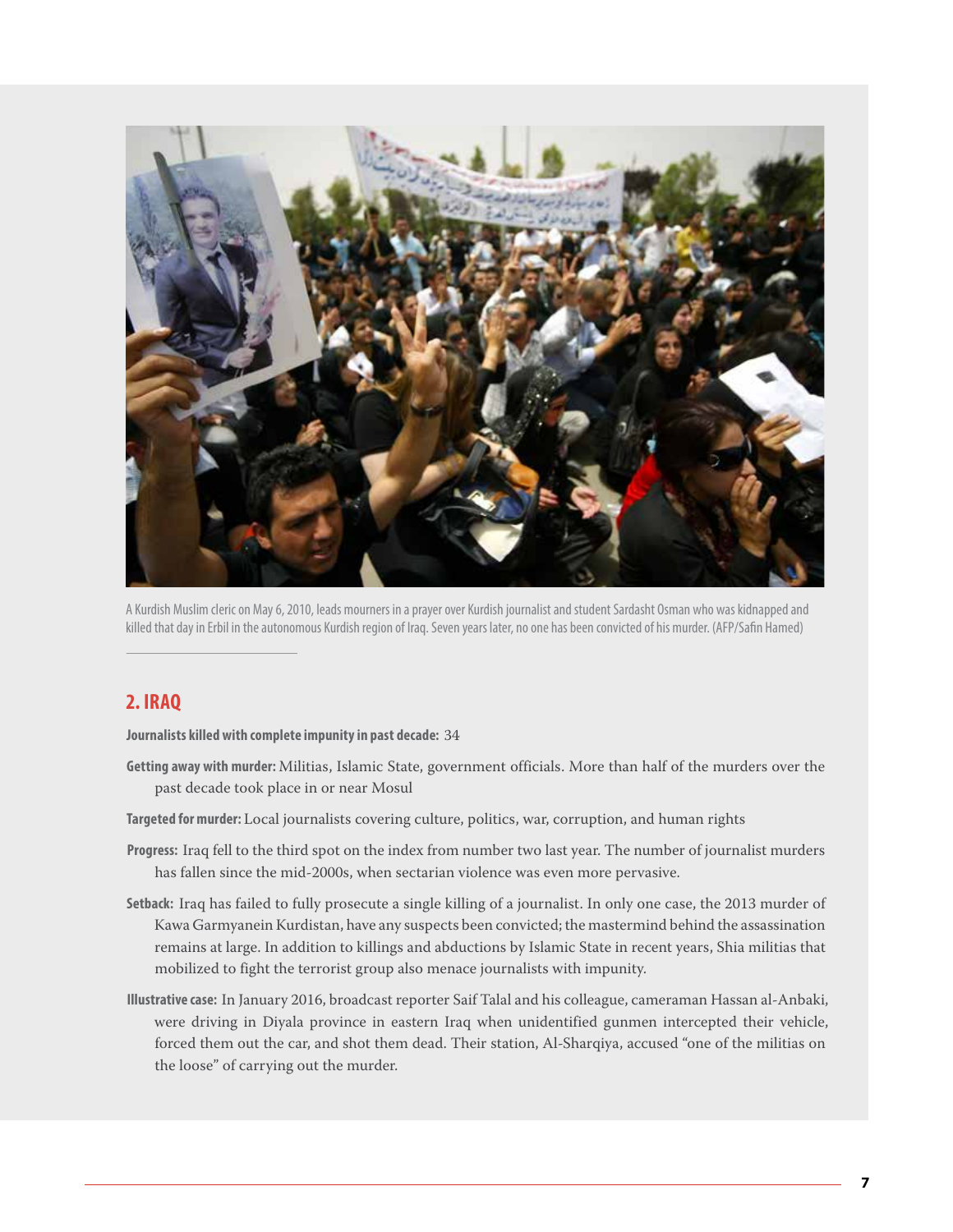

A UN peacekeeper patrols a camp in Juba for people displaced by the civil war. South Sudan has never responded to UNESCO requests for updates on the cases of killed journalists. (AFP/Albert Gonzalez Farran)

#### **4. SOUTH SUDAN**

**Journalists killed with complete impunity in past decade:** 5

**Getting away with murder:** Unknown

**Targeted for murder:** Local journalists covering politics and war

**Progress:** None.

- **Setback:** No culprits have been identified, let alone convicted, in any of the five journalist murders CPJ has documented in South Sudan. In this climate of impunity, journalists have been detained, harassed, and physically attacked, as well as killed in crossfire. Several journalists have been murdered for reasons that CPJ was unable to connect to their work, such as ethnic strife. South Sudan has never responded to UNESCO's requests for the judicial status of journalist killings in the country.
- **Illustrative case:** In January 2015, five journalists were shot, attacked with machetes, and set on fire in an ambush in Western Bahr al Ghazal state. The journalists were in a politician's convoy.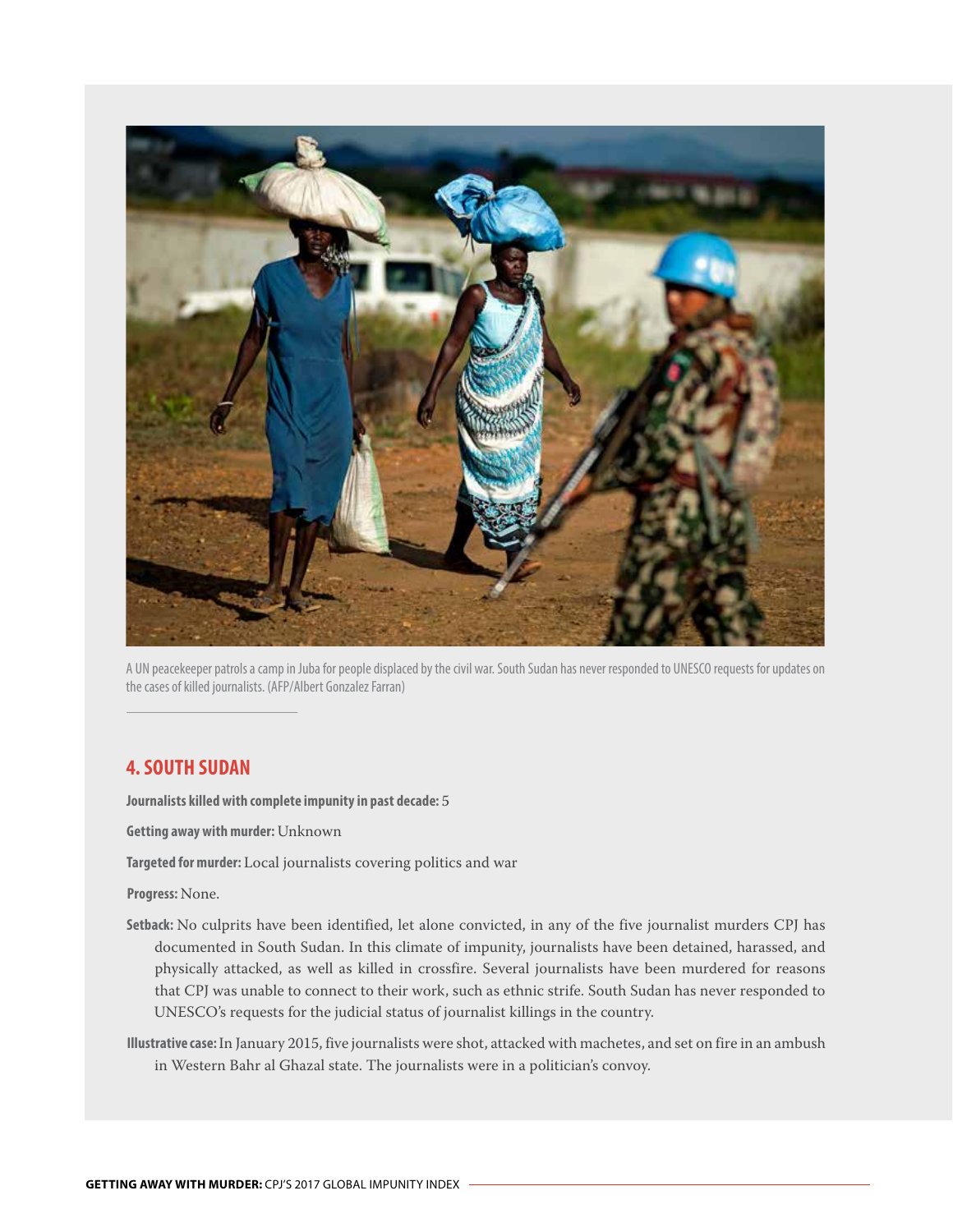#### **5. PHILIPPINES**

**Journalists killed with complete impunity in past decade:** 42

**Getting away with murder:** Government officials

**Targeted for murder:** Local journalists from outside the capital covering politics, corruption, business, and crime

- **Progress:** The Philippines dropped one place in the index from last year. In October 2016, President Rodrigo Duterte formed the Presidential Task Force on Media Security, which includes a designated team of investigators and prosecutors for the speedy probe of new cases of media killings. The commission has announced investigations into several murders, but no convictions have been achieved. Meanwhile, two people including a former policeman claimed Duterte ordered the killing of radio broadcaster Jun Palain 2003, when Duterte was mayor of Davao City. Duterte has denied any connection to the crime.
- **Setback:** There has been one murder since the previous index, the March 2017 shooting of reporter Joaquin Briones. Justice has not advanced for the 2009 Maguindanao massacre victims, among them 32 journalists and media workers. Three (out of dozens) of suspects were acquitted in July this year on grounds of insufficient evidence. The regional appeals court also upheld petitions for bail by Datu Sajid, a principal suspect, according to news reports.
- **Illustrative case:** In April 2014, two gunmen went into the home of tabloid reporter Rubylita Garcia and shot her multiple times. She died in the hospital shortly after. Garcia had worked to expose wrongdoing in the Cavite province police force. A senior police officer was named by the justice department as the main suspect, but no one has been prosecuted.

#### **6. MEXICO**

**Journalists killed with complete impunity in past decade: 21**

**Getting away with murder:** Criminal groups such as drug traffickers

**Targeted for murder:** Local journalists reporting on crime, corruption, and politics in cartel-dominated states

**Progress:**  Partial justice was meted out in March 2017 when police commander Santiago Martínez was sentenced to 30 years in prison for the 2016 murder of reporter Marcos Hernández Bautista. The mastermind has not been prosecuted. In May, President Enrique Peña Nieto pledged in a meeting with a CPJ delegation to prioritize combating impunity in the murders of journalists. He subsequently replaced the special prosecutor for crimes against free expression, a post tasked with investigating the killings of journalists. The move followed the release of CPJ's special report "No Excuse," which calls on the government to do more to break the cycle of violence in Mexico.

**Setback:** In 2017 alone, at least four journalists have been murdered in connection to their work

**Illustrative case:** On May 15, 2017, investigative reporter Javier Valdez Cárdenas was dragged from his car and shot dead in Culiacán in Sinaloa state. Valdez, who received CPJ's International Press Freedom Award in 2011, dedicated his life to telling the stories of the victims of Mexico's drug war. The office of the federal Special Prosecutor for Crimes against Freedom of Expression (FEADLE) has taken charge of his case, but no one has been arrested.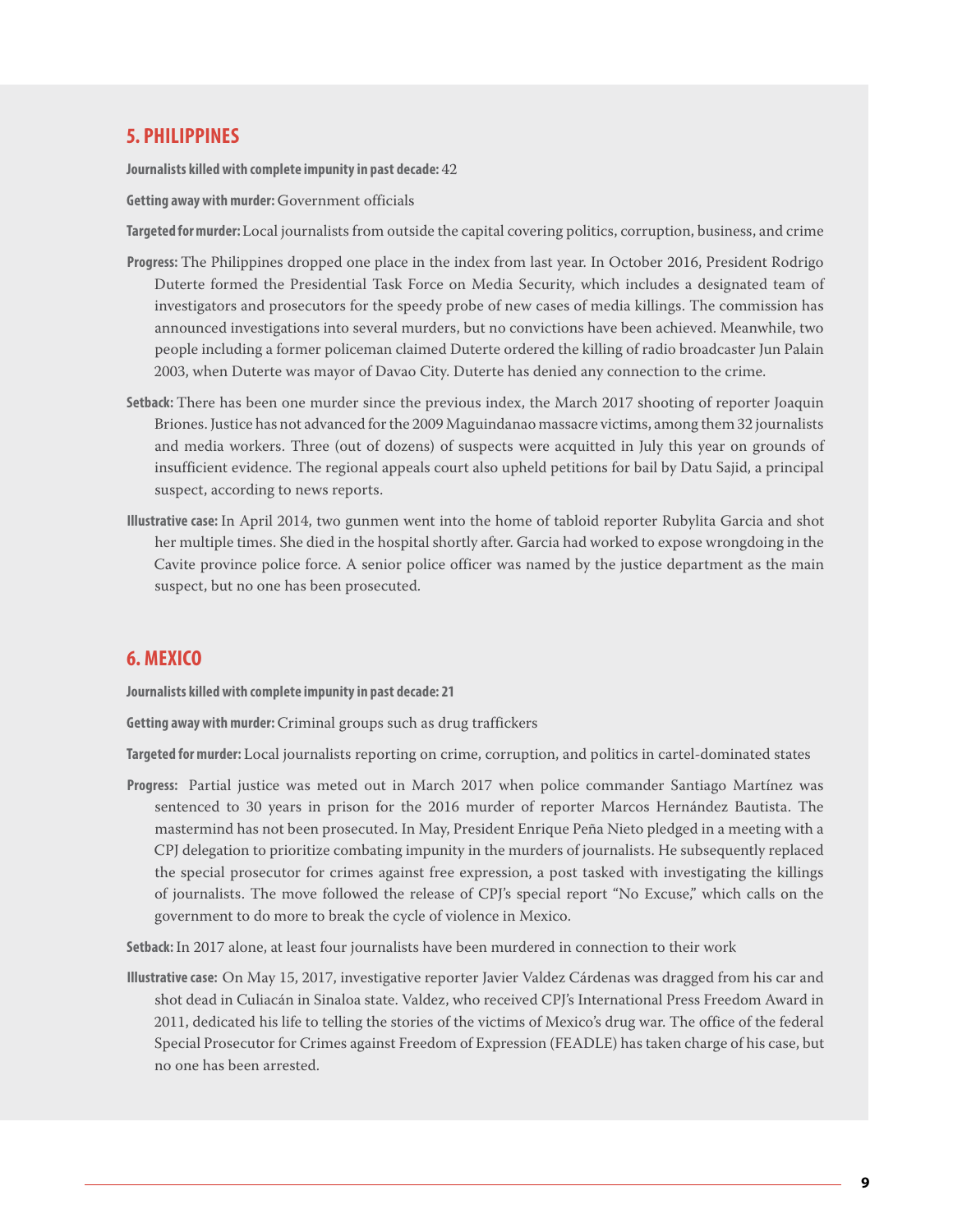#### **7. PAKISTAN**

**Journalists killed with complete impunity in past decade:** 21

- **Getting away with murder:** Islamist militants, military and intelligence agencies, political parties, criminal groups
- **Targeted for murder:** Local journalists reporting on war, politics, corruption, and human rights
- **Progress:** CPJ has not confirmed any work-related murder of a journalist since 2015, though several journalists have been victims of non-fatal attacks or killings that CPJ has not been able to link to journalism.
- **Setback:** Perpetrators have been prosecuted in only two murders that have taken place in the past decade. An investigation that was reopened last year in the 2014 New Year's Day murder of journalist Shan Dahar appears to be at a standstill. A draft "Journalists Welfare and Protection" bill has been working its way through a broad consultation process but the independent Pakistan Press Foundation has criticized it for failing to include measures to combat impunity in attacks on the media.
- **Illustrative case:** In April 2014, two unidentified gunmen stormed the offices of the independent news agency Online International News Network in Quetta, the capital of Balochistan province, and shot dead bureau chief Irshad Mastoi and trainee reporter Ghulam Rasool. Prior to the attack, Mastoi had been threatened by an array of actors, including sectarian and militant groups and security personnel, according to family and colleagues. Local journalists in the Federally Administered Tribal Areas (FATA), Khyber Pakhtunkhwa province, and Balochistan work under pressure from many sources: pro-Taliban groups, Pakistani security forces and intelligence agencies, separatists, and state-sponsored anti-separatist militias. More than two-thirds of the killings that took place in Pakistan included in this index took place in these areas.

#### **8. BRAZIL**

**Journalists killed with complete impunity in past decade:** 15

**Getting away with murder:** Government officials, criminal groups

**Targeted for murder:** Journalists reporting on corruption, crime, and politics outside the major cities

- **Progress:** For the first time since 2009, CPJ has not recorded any new murders of journalists in Brazil, a possible indication that its stepped-up efforts to combat impunity-in the past four years Brazil has convicted suspects in six cases-are having an impact.
- **Setback:** While the murders of journalists have slowed, so have prosecutions. No one has been sentenced for a journalist murder since 2015, when the gunman who perpetrated the murders of photographer Walgney Assis de Carvalho and reporter Rodrigo Neto was convicted.
- **Illustrative case:** Gleydson Carvalho was shot live on the air while presenting his afternoon radio show in April 2015. Prior to his murder, Carvalho, who was known to be critical in his broadcasts of local police and politicians, including a local mayor, had received death threats. Five suspects, including the alleged gunman, have been arrested but not tried. The suspected mastermind remains at large.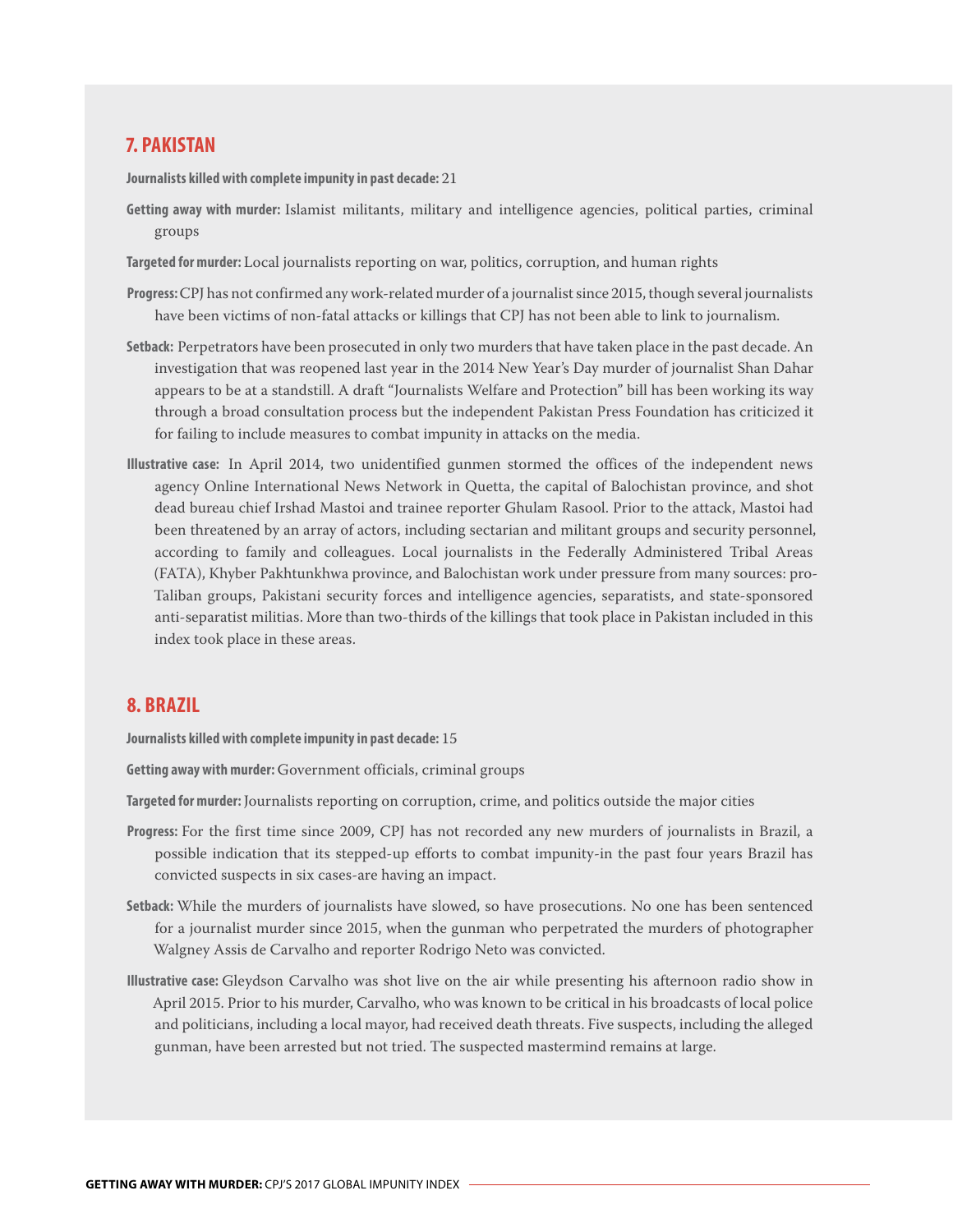

Siberian editor Dmitry Popkov was shot dead in May 2017, ending a three year lull of targeted journalist killings in Russia. (Yulia Mullabayeva/ Ton-M)

#### **9. RUSSIA**

**Journalists killed with complete impunity in past decade:** 9

**Getting away with murder:** Government officials, political groups

**Targeted for murder:** Journalists reporting on corruption, human rights, politics, and war

- **Progress:** Suspects have been convicted in three cases of journalists murdered in the past decade, though in only one, the 2009 shooting of Anastasiya Baburova, was the mastermind identified and prosecuted.
- **Setback:** At least two journalists, Dmitry Popkov and Nikolai Andrushchenko, have been murdered in retaliation for their journalism in 2017, ending a lull of nearly three years in which CPJ did not record any targeted killings.
- **Illustrative case:** Natalya Estemirova, contributor to the independent newspaper *Novaya Gazeta* and an advocate for the Moscow-based human rights group Memorial, was abducted near her home in Grozny, Chechnya, early on July 15, 2009. A few hours later, her body, with gunshot wounds in the chest and head, was found in a ditch next to a highway. Estemirova had reported relentlessly on human rights violations committed by federal and regional authorities in Chechnya. No one has been prosecuted for her murder, and the investigation has been at a standstill since 2013.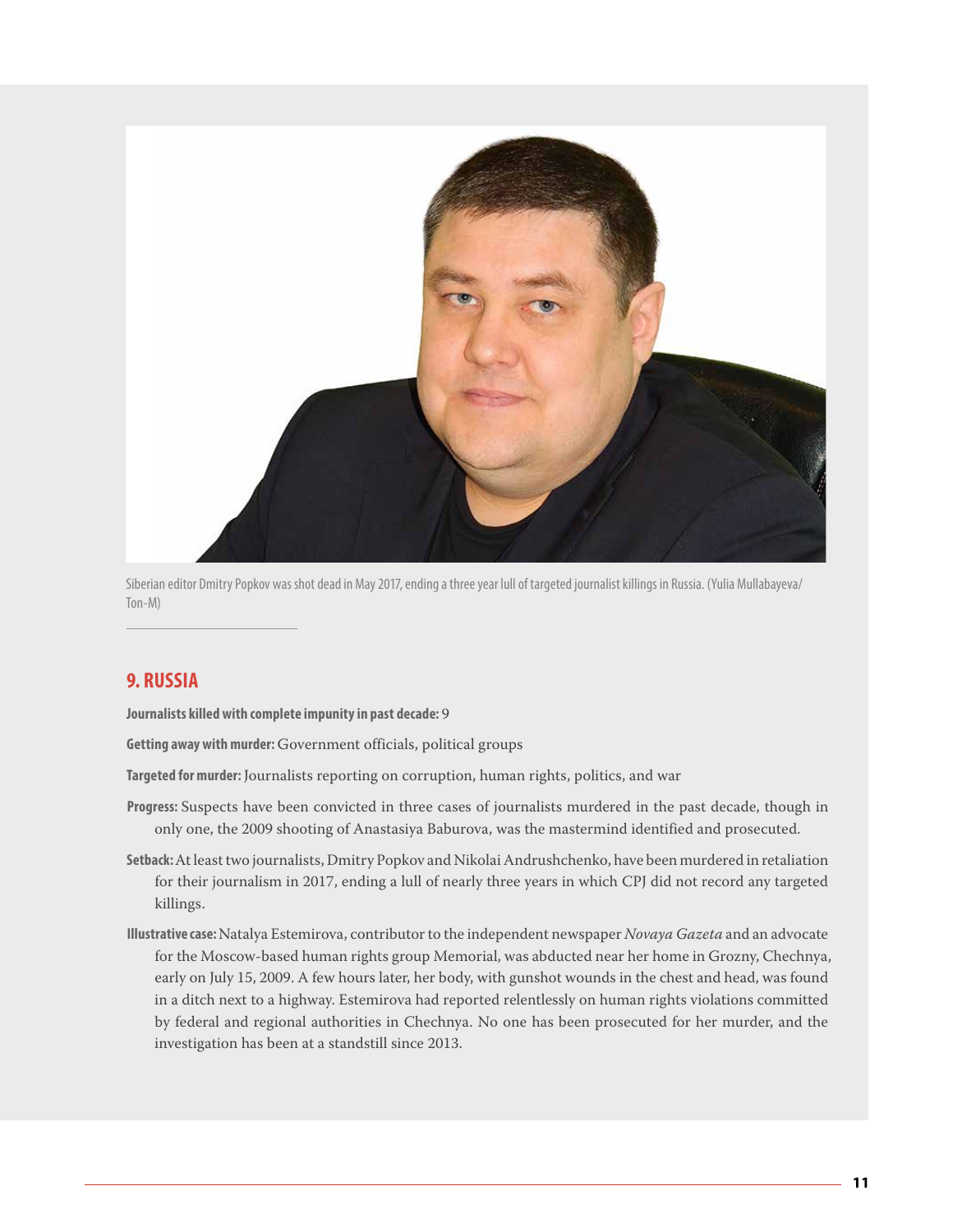

Indian journalists form a human chain near the Press Club of India to protest the killing of journalists in New Delhi on Octobter. 2, 2017. All murders of journalists in India have been carried out with complete impunity. (AP/Tsering Topgyal)

#### **10. BANGLADESH**

**Journalists killed with complete impunity in past decade:** 7

**Getting away with murder:** Members of extremist and criminal groups

**Targeted for murder:** Secular bloggers, journalists reporting on drug trafficking

- **Progress:** In November last year, police arrested a member of the militant group Ansarullah Bangla Team who admitted involvement in the murders of two secular bloggers, Niloy Neel and Faisal Arefin Dipan, according to news reports. Since 2015, several suspects have been detained in these and other brutal attacks against secular bloggers and editors.
- **Setback:** Only in one case, that of Ahmed Rajib Haider, who was hacked to death in 2013, have the killers been convicted.
- **Illustrative case:** In 2015, two assailants stabbed and hacked blogger Avijit Roy to death as he was leaving a book fair in the Dhaka University campus area. Roy's wife was badly injured in the attack. Roy, a naturalized U.S. citizen of Bangladeshi origin, wrote blog posts on secular issues including atheism and free expression. Despite multiple leads and arrests, no one has been prosecuted.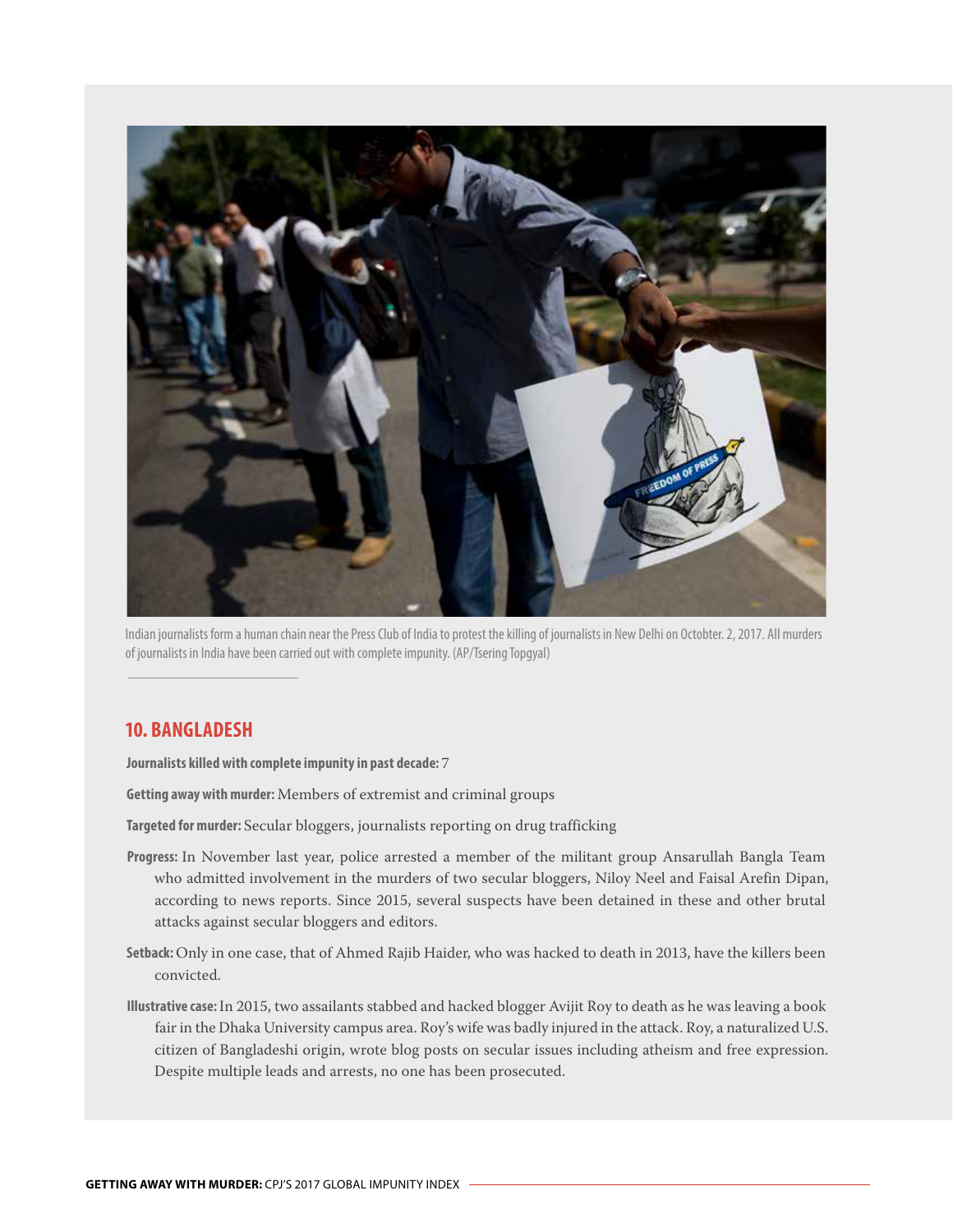#### **11. NIGERIA**

**Journalists killed with complete impunity in past decade:** 5

**Getting away with murder:** Extremist group Boko Haram, unknown assailants

**Targeted for murder:** Local journalists covering war, politics, and human rights.

- **Progress:** None.
- **Setback:** Several nonfatal attacks and arrests of journalists took place this year. In June, editor Charles Otu was abducted and beaten by thugs who told him to stop writing critically of the Ebonyi state government.
- **Illustrative case:** Boko Haram claimed responsibility for the October 2011 murder of Zakariya Isa, a reporter and cameraman for the state-run Nigeria Television Authority.

#### **12. INDIA**

**Journalists killed with complete impunity in past decade:** 13

**Getting away with murder:** Criminal and political groups, government officials

**Targeted for murder:** Journalists reporting on local corruption, crime, and politics outside main urban areas

- **Progress:** In April, India's Maharashtra state passed legislation outlying stiffer penalties for incidents of violence against journalists and news outlets. The new law requires high-ranking police officers to investigate incidents of violence against journalists and designates such attacks a non-bailable offense, according to the International Federation of Journalists.
- **Setback:** All murders of journalists in India documented by CPJ have been carried out with complete impunity. On September 5, 2017, after the research period for this index closed, independent journalist Gauri Lankesh, was shot dead outside her home in Bangalore. India has never responded to UNESCO's requests for the judicial status of journalist killings in the country.
- **Illustrative case:** Umesh Rajput, a reporter with the Hindi-language daily *Nai Dunia*, was shot dead outside his home in Chhura village, on the outskirts of Raipur district in the central state of Chhattisgarh, on January 23, 2011. The 33-year-old journalist reported on allegations of medical negligence and claims that the son of a politician was involved in illegal gambling. Six years later, no one has been arrested for Rajput's murder.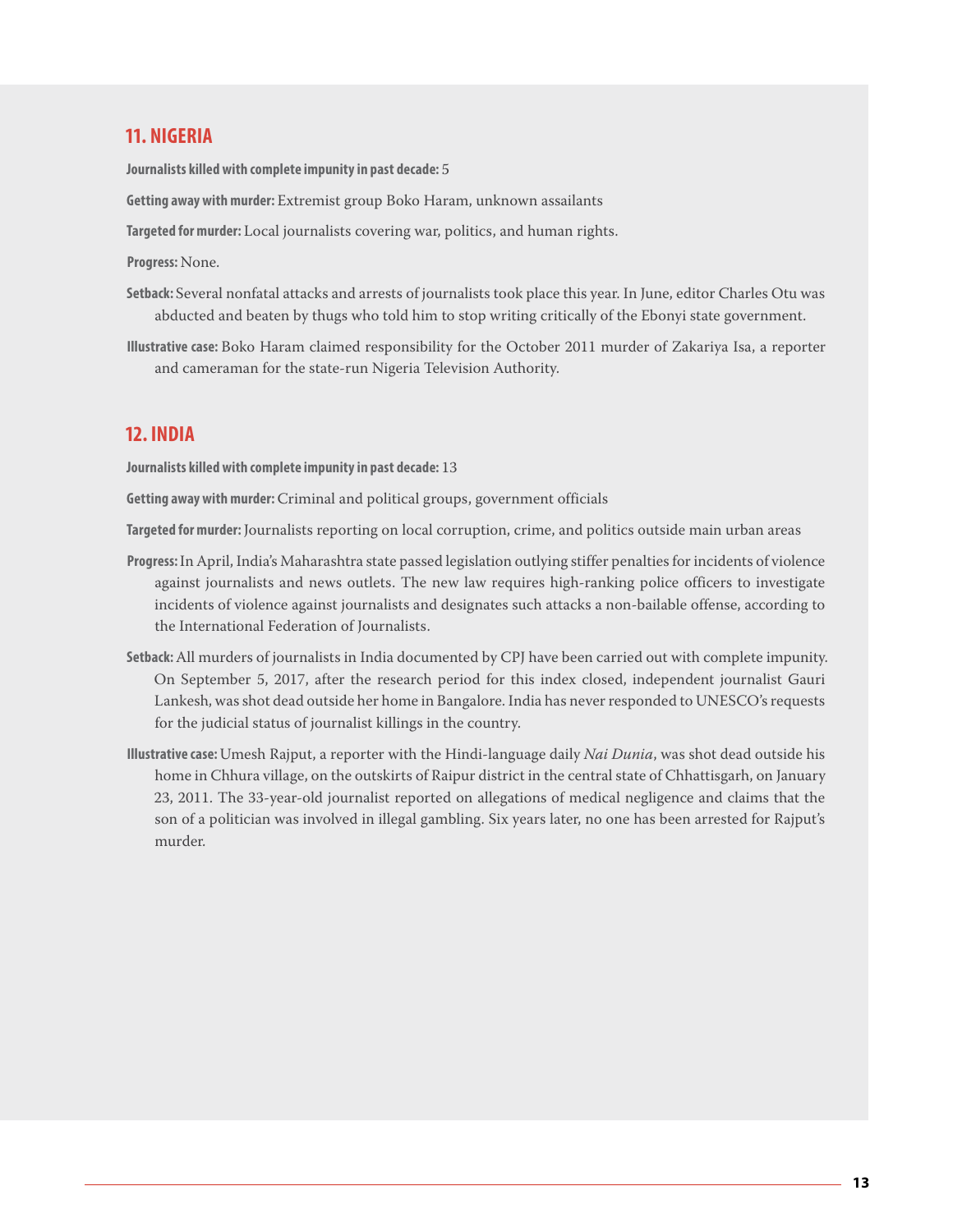## Statistical Table

| Rank           | <b>Nation</b>      | <b>Unsolved</b><br>Cases | Population<br>(in millions) $*$ | Rating | Change<br>from 2016 |
|----------------|--------------------|--------------------------|---------------------------------|--------|---------------------|
| 1              | <b>Somalia</b>     | 26                       | 14.3                            | 1.816  | Down 18.4%          |
| $\overline{2}$ | <b>Syria</b>       | 17                       | 18.4                            | 0.922  | Up 0.3%             |
| $\overline{3}$ | <b>Iraq</b>        | 34                       | 37.2                            | 0.914  | Down 53.1%          |
| $\overline{4}$ | <b>South Sudan</b> | 5                        | 12.2                            | 0.409  | Up 0.1%             |
| 5              | <b>Philippines</b> | 42                       | 103.3                           | 0.407  | No change           |
| 6              | <b>Mexico</b>      | 21                       | 127.5                           | 0.165  | No change           |
| $\overline{7}$ | <b>Pakistan</b>    | 21                       | 193.2                           | 0.109  | Down 2.1%           |
| 8              | <b>Brazil</b>      | 15                       | 207.7                           | 0.072  | No change           |
| 9              | <b>Russia</b>      | 9                        | 144.3                           | 0.062  | No change           |
| 10             | <b>Bangladesh</b>  | $\overline{7}$           | 163.0                           | 0.043  | No change           |
| 11             | <b>Nigeria</b>     | 5                        | 186.0                           | 0.027  | No change           |
| 12             | India              | 13                       | 1,324.2                         | 0.010  | No change           |

\* Source: population 2016 World Bank development indicators http://data.worldbank.org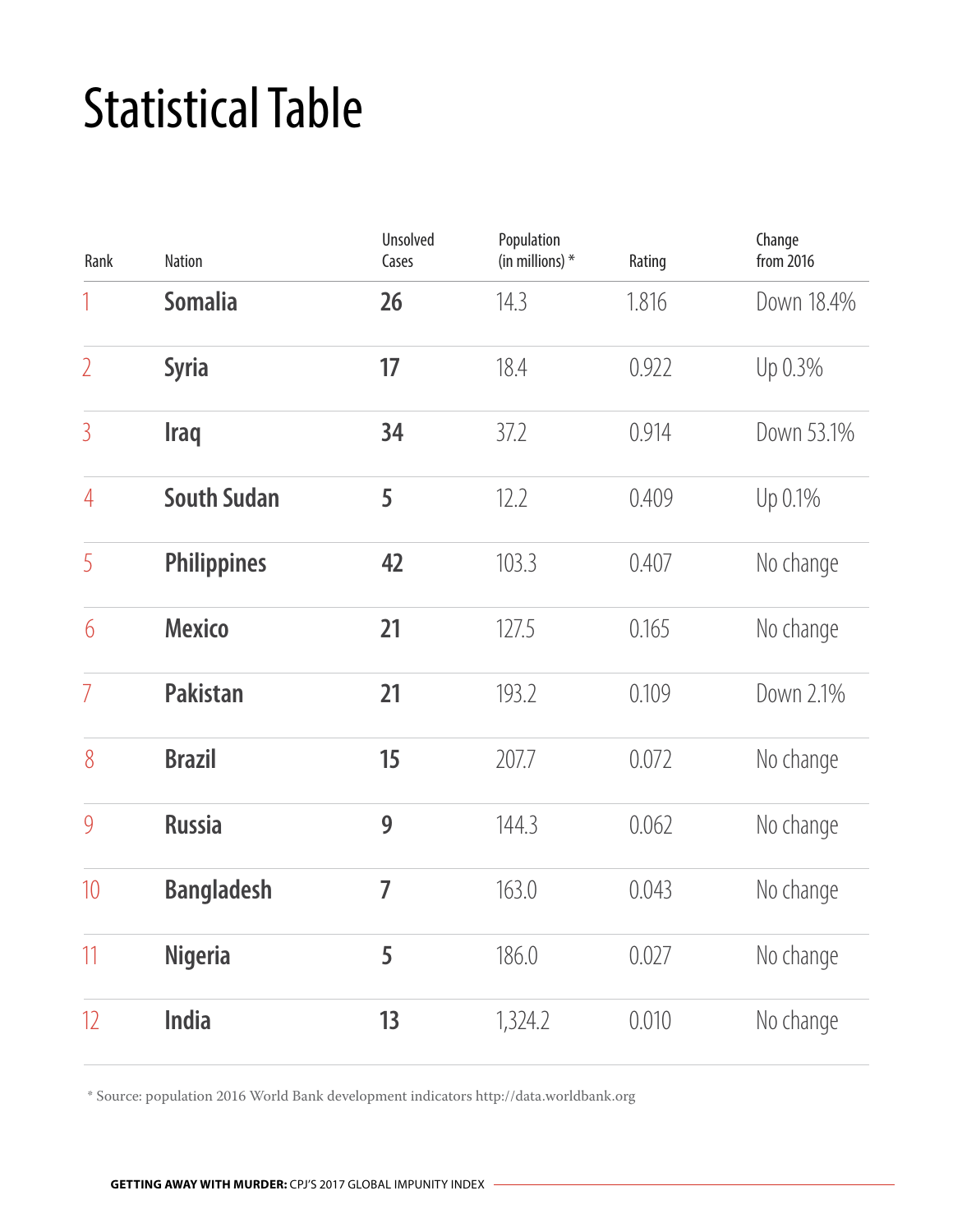## Methodology

CPJ's Impunity Index calculates the number of unsolved journalist murders as a percentage of each country's population. For this index, CPJ examined journalist murders that occurred between September 1, 2007, and August 31 and that remain unsolved. Only those nations with five or more unsolved cases are included on this index. CPJ defines murder as a deliberate attack against a specific journalist in relation to the victim's work. Murders make up nearly two thirds of work-related deaths among journalists, according to CPJ research. This index does not include cases of journalists killed in combat or while on dangerous assignments such as coverage of street protests. Cases are considered unsolved when no convictions have been obtained. Cases in which some but not all suspects have been convicted are classified as partial impunity. Cases in which the suspected perpetrators were killed during apprehension are also categorized as partial impunity. The index only analyzes murders that have been carried out with complete impunity; it does not include those where partial justice has been achieved. Population data from the World Bank's 2016 World Development Indicators were used in calculating each country's rating.

#### **ABOUT THE AUTHOR**

Elisabeth Witchel is CPJ's impunity campaign consultant. Witchel served for many years as the organization's journalist assistance coordinator and has more than 16 years' experience in human rights and international journalism. In 2007, Witchel launched CPJ's Global Campaign against Impunity. She has authored several reports for CPJ, including "Road to Justice: Breaking the Cycle of Impunity in the Killing of Journalists." Witchel, who is based in the United Kingdom, has presented at international forums, including UNESCO, and served on panels in London, Geneva, Belgrade, Paris, Manila, and New York. Prior to joining CPJ, she worked at Grassroots Enterprise in San Francisco and reported from Seoul, Korea, for *The Korea Times* and *US News & World Report*.